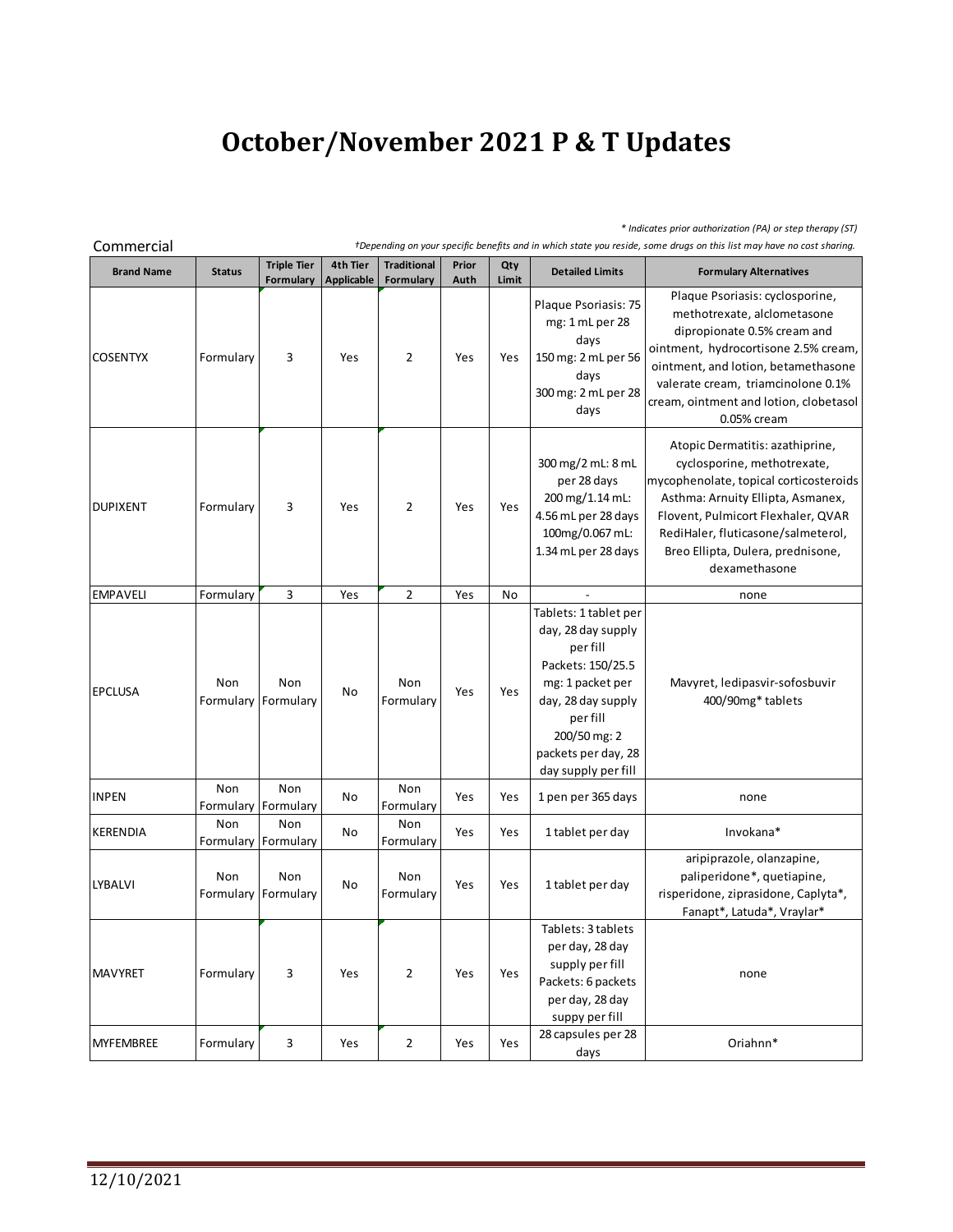*\* Indicates prior authorization (PA) or step therapy (ST)*

|                      | Commercial (cont.) |                                 |                        |                                 |               |              |                            | +Depending on your specific benefits and in which state you reside, some drugs on this list may have no cost sharing.                                                                                                                                                                                                                                                                                                 |
|----------------------|--------------------|---------------------------------|------------------------|---------------------------------|---------------|--------------|----------------------------|-----------------------------------------------------------------------------------------------------------------------------------------------------------------------------------------------------------------------------------------------------------------------------------------------------------------------------------------------------------------------------------------------------------------------|
| <b>Brand Name</b>    | <b>Status</b>      | <b>Triple Tier</b><br>Formulary | 4th Tier<br>Applicable | <b>Traditional</b><br>Formulary | Prior<br>Auth | Qty<br>Limit | <b>Detailed Limits</b>     | <b>Formulary Alternatives</b>                                                                                                                                                                                                                                                                                                                                                                                         |
| <b>NURTEC ODT</b>    | Formulary          | $\overline{2}$                  | No                     | $\overline{2}$                  | Yes           | Yes          | 18 tablets per 30<br>days  | Acute Migraine: dihydroergotamine<br>nasal spray, diclofenac, ibuprofen,<br>naproxen, butorphanol nasal spray,<br>almotriptan*^, eletriptan*^,<br>frovatriptan*^, naratriptan^,<br>rizatriptan^, sumatriptan^,<br>zolmitriptan^,<br>sumatriptan/naproxen*^<br>Migraine Prevention: metoprolol,<br>propranolol, timolol, atenolol, nadolol,<br>topiramate, divalproex, sodium<br>valproate, amitriptyline, venlafaxine |
| <b>ORIAHNN</b>       | Formulary          | 3                               | Yes                    | $\overline{2}$                  | Yes           | Yes          | 56 capsules per 28<br>days | Myfembree*                                                                                                                                                                                                                                                                                                                                                                                                            |
| <b>UBRELVY</b>       | Formulary          | $\overline{2}$                  | No                     | $\overline{2}$                  | Yes           | Yes          | 16 tablets per 30<br>days  | Acute Migraine: almotriptan*^,<br>eletriptan*^, frovatriptan*^,<br>naratriptan^, rizatriptan^,<br>sumatriptan^, zolmitriptan^,<br>sumatriptan/naproxen*^                                                                                                                                                                                                                                                              |
| WELIREG <sup>+</sup> | Formulary          | 3                               | No                     | 2                               | Yes           | Yes          | 90 tablets per 30<br>days  | None                                                                                                                                                                                                                                                                                                                                                                                                                  |

CHIP *\* Indicates prior authorization (PA) or step therapy (ST)*

and the control of the control of

| <b>Brand Name</b> | <b>Status</b> | <b>Tier</b>                       | Prior<br>Auth | Qty<br>Limit | <b>Detailed Limits</b>                                                                                                                                                                  | <b>Formulary Alternatives</b>                                                                                                                                                                                                                                                   |
|-------------------|---------------|-----------------------------------|---------------|--------------|-----------------------------------------------------------------------------------------------------------------------------------------------------------------------------------------|---------------------------------------------------------------------------------------------------------------------------------------------------------------------------------------------------------------------------------------------------------------------------------|
| <b>COSENTYX</b>   | Formulary     | 2                                 | Yes           | Yes          | Plaque Psoriasis: 75 mg: 1<br>mL per 28 days<br>150 mg: 2 mL per 56 days<br>300 mg: 2 mL per 28 days                                                                                    | Plaque Psoriasis: cyclosporine,<br>methotrexate, alclometasone<br>dipropionate 0.5% cream and ointment,<br>hydrocortisone 2.5% cream, ointment,<br>and lotion, betamethasone valerate<br>cream, triamcinolone 0.1% cream,<br>ointment and lotion, clobetasol 0.05%<br>cream     |
| <b>DUPIXENT</b>   | Formulary     | $\overline{2}$                    | Yes           | Yes          | 300 mg/2 mL: 8 mL per 28<br>days<br>200 mg/1.14 mL: 4.56 mL<br>per 28 days<br>100mg/0.067 mL: 1.34 mL<br>per 28 days                                                                    | Atopic Dermatitis: azathiprine,<br>cyclosporine, methotrexate,<br>mycophenolate, topical corticosteroids<br>Asthma: Arnuity Ellipta, Asmanex,<br>Flovent, Pulmicort Flexhaler, QVAR<br>RediHaler, fluticasone/salmeterol, Breo<br>Ellipta, Dulera, prednisone,<br>dexamethasone |
| <b>EMPAVELI</b>   | Formulary     | $\overline{2}$                    | Yes           | No           |                                                                                                                                                                                         | none                                                                                                                                                                                                                                                                            |
| <b>EPCLUSA</b>    | Non           | Non<br>Formulary Formulary        | Yes           | Yes          | Tablets: 1 tablet per day,<br>28 day supply per fill<br>Packets: 150/25.5 mg: 1<br>packet per day, 28 day<br>supply per fill<br>200/50 mg: 2 packets per<br>day, 28 day supply per fill | Mavyret, ledipasvir-sofosbuvir<br>400/90mg* tablets                                                                                                                                                                                                                             |
| <b>INPEN</b>      | Non           | <b>Non</b><br>Formulary Formulary | Yes           | Yes          | 1 pen per 365 days                                                                                                                                                                      | none                                                                                                                                                                                                                                                                            |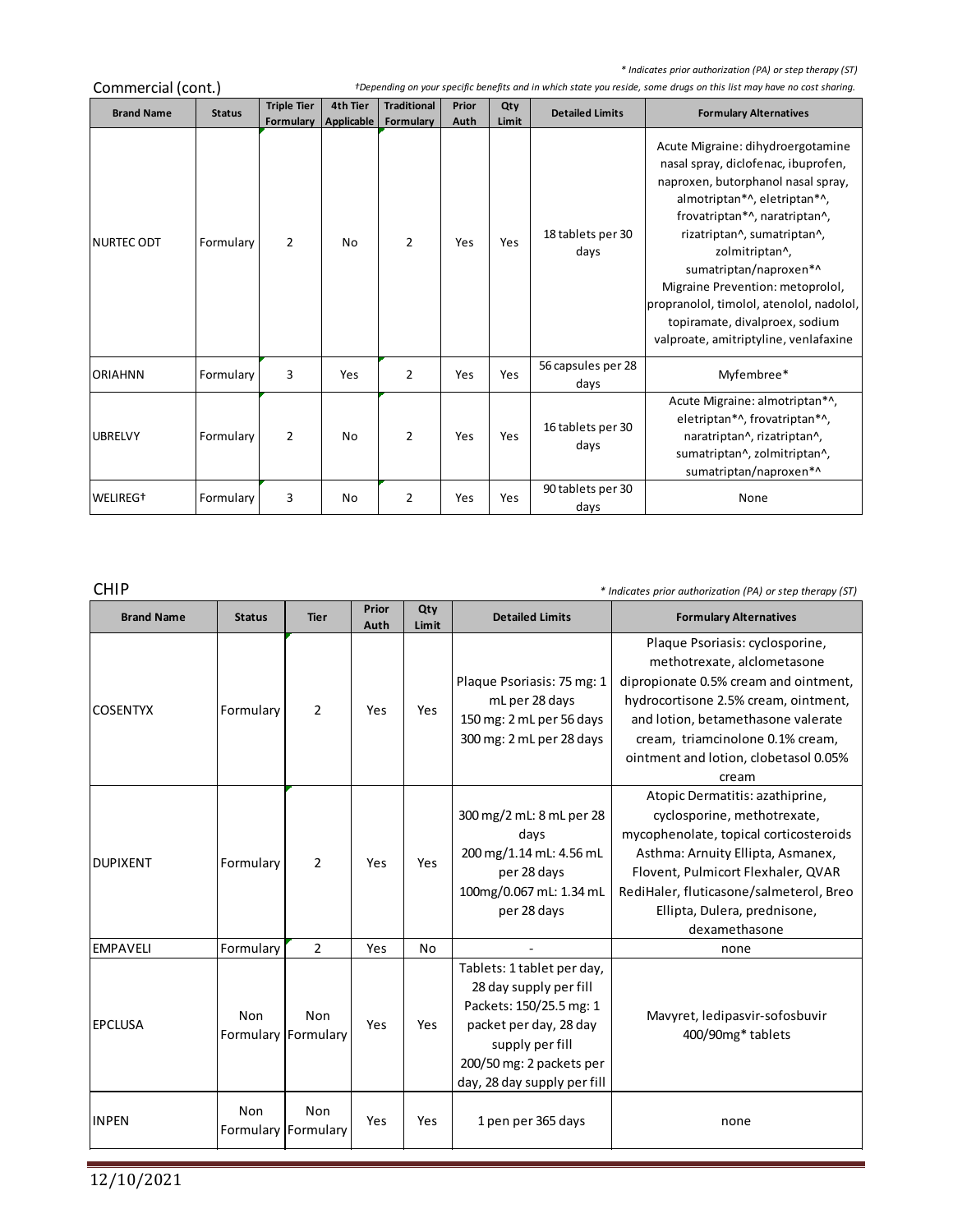CHIP (cont.) *\* Indicates prior authorization (PA) or step therapy (ST)*

| <b>Brand Name</b> | <b>Status</b>              | <b>Tier</b>    | Prior<br>Auth | Qty<br>Limit | <b>Detailed Limits</b>                                                                                        | <b>Formulary Alternatives</b>                                                                                                                                                                                                                                                                                                                                                                                   |
|-------------------|----------------------------|----------------|---------------|--------------|---------------------------------------------------------------------------------------------------------------|-----------------------------------------------------------------------------------------------------------------------------------------------------------------------------------------------------------------------------------------------------------------------------------------------------------------------------------------------------------------------------------------------------------------|
| KERENDIA          | Non<br>Formulary Formulary | Non            | Yes           | Yes          | 1 tablet per day                                                                                              | Invokana*                                                                                                                                                                                                                                                                                                                                                                                                       |
| <b>LYBALVI</b>    | Non<br>Formulary Formulary | Non            | Yes           | Yes          | 1 tablet per day                                                                                              | aripiprazole, olanzapine, paliperidone*,<br>quetiapine, risperidone, ziprasidone,<br>Caplyta*, Fanapt*, Latuda*, Vraylar*                                                                                                                                                                                                                                                                                       |
| <b>MAVYRET</b>    | Formulary                  | 2              | Yes           | Yes          | Tablets: 3 tablets per day,<br>28 day supply per fill<br>Packets: 6 packets per<br>day, 28 day suppy per fill | none                                                                                                                                                                                                                                                                                                                                                                                                            |
| <b>MYFEMBREE</b>  | Formulary                  | $\overline{2}$ | Yes           | Yes          | 28 capsules per 28 days                                                                                       | Oriahnn*                                                                                                                                                                                                                                                                                                                                                                                                        |
| <b>NURTEC ODT</b> | Formulary                  | $\overline{2}$ | Yes           | Yes          | 18 tablets per 30 days                                                                                        | Acute Migraine: dihydroergotamine nasal<br>spray, diclofenac, ibuprofen, naproxen,<br>butorphanol nasal spray, almotriptan*^,<br>eletriptan*^, frovatriptan*^,<br>naratriptan^, rizatriptan^, sumatriptan^,<br>zolmitriptan^, sumatriptan/naproxen*^<br>Migraine Prevention: metoprolol,<br>propranolol, timolol, atenolol, nadolol,<br>topiramate, divalproex, sodium<br>valproate, amitriptyline, venlafaxine |
| <b>ORIAHNN</b>    | Formulary                  | 2              | Yes           | Yes          | 56 capsules per 28 days                                                                                       | Myfembree*                                                                                                                                                                                                                                                                                                                                                                                                      |
| <b>UBRELVY</b>    | Formulary                  | 2              | Yes           | Yes          | 16 tablets per 30 days                                                                                        | Acute Migraine: almotriptan*^,<br>eletriptan*^, frovatriptan*^,<br>naratriptan^, rizatriptan^, sumatriptan^,<br>zolmitriptan^, sumatriptan/naproxen*^                                                                                                                                                                                                                                                           |
| <b>WELIREG</b>    | Formulary                  | $\overline{2}$ | Yes           | Yes          | 90 tablets per 30 days                                                                                        | None                                                                                                                                                                                                                                                                                                                                                                                                            |

GHP Family *\* Indicates prior authorization (PA) or step therapy (ST)*

m.

| <b>Brand Name</b> | <b>Status</b>    | <b>GHP Family</b><br>Formulary<br><b>Tier</b> | <b>Prior Auth</b> | Qty<br>Limit | <b>Detailed Limits</b>  | <b>Formulary Alternative(s)</b> |
|-------------------|------------------|-----------------------------------------------|-------------------|--------------|-------------------------|---------------------------------|
| <b>IEMPAVELI</b>  | Formulary        | Brand                                         | Yes               | No           |                         | not applicable                  |
| <b>linPen</b>     | Non<br>Formulary | Non<br>Formulary                              | Yes               | Yes          | 1 pen every 365<br>days | not applicable                  |
| <b>IKERENDIA</b>  | Non<br>Formulary | Non<br>Formulary                              | Yes               | No           |                         | Invokana*                       |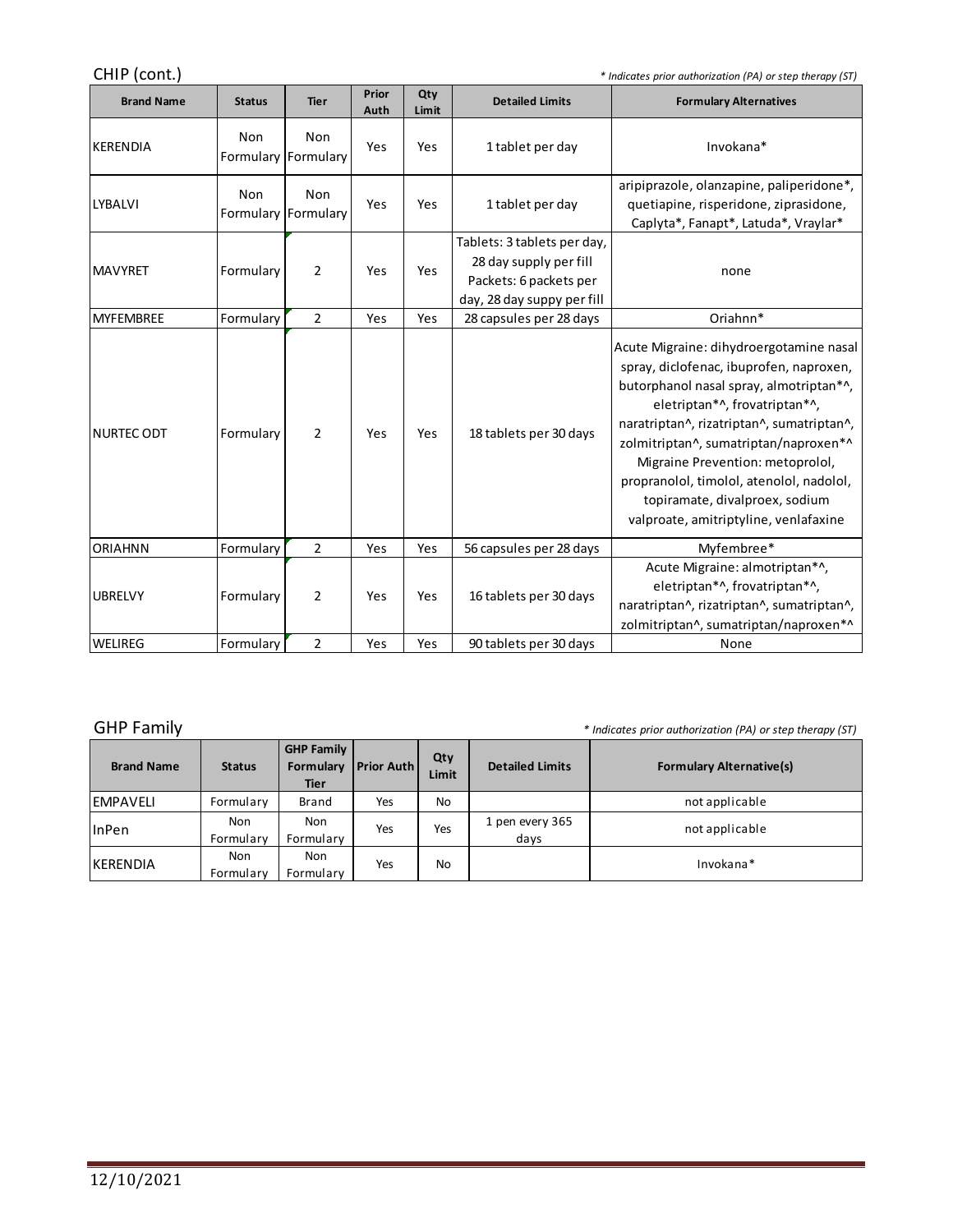*\* Indicates prior authorization (PA) or step therapy (ST)*

<u> 1989 - Johann Barnett, fransk politiker (</u>

| <b>Brand Name</b> | <b>Status</b>    | \$0 Deductible<br>Formulary   | <b>Standard</b><br>Formulary | Prior<br>Auth | Qty<br>Limit | <b>Detailed Limits</b> | <b>Formulary Alternative(s)</b>                                                                                                                                               |
|-------------------|------------------|-------------------------------|------------------------------|---------------|--------------|------------------------|-------------------------------------------------------------------------------------------------------------------------------------------------------------------------------|
| <b>EMPAVELI</b>   | Formulary        | Specialty                     | 25%<br>coinsurance           | Yes           | <b>No</b>    |                        |                                                                                                                                                                               |
| <b>KERENDIA</b>   | Non<br>Formulary |                               |                              |               |              |                        | Invokana*                                                                                                                                                                     |
| <b>KIMYRSA</b>    | Non<br>Formulary |                               |                              |               |              |                        | Vancomycin, linezolid,<br>daptomycin,<br>trimethoprim/sulfamethoxazole,<br>ciprofloxacin, clindamycin,<br>doxycycline, levofloxacin, Teflaro,<br>Baxdela*, Sivextro*, Nuzyra* |
| <b>LYBALVI</b>    | Formulary        | <b>Brand Non</b><br>Preferred | 25%<br>coinsurance           | Yes           | Yes          | 1 tablet/day           | Olanzapine**, aripiprazole**,<br>paliperidone**, quetiapine**,<br>ziprasidone**, risperidone**,<br>Fanapt**, Latuda*/**, Vraylar*/**,<br>Rexulti*/**                          |
| <b>MYFEMBREE</b>  | Formulary        | Specialty                     | 25%<br>coinsurance           | Yes           | Yes          | 1 capsule/day          | generic formulary oral<br>contraceptives,<br>medroxyprogesterone acetate,<br>megestrol acetate, norethindrone<br>acetate, Tranexamic acid oral<br>tablets, Lupron Depot       |
| <b>ORIAHNN</b>    | Formulary        | Specialty                     | 25%<br>coinsurance           | Yes           | Yes          | 2 capsules/day         | generic formulary oral<br>contraceptives,<br>medroxyprogesterone acetate,<br>megestrol acetate, norethindrone<br>acetate, Tranexamic acid oral<br>tablets, Lupron Depot       |
| <b>TIVDAK</b>     | Formulary        | Specialty                     | 25%<br>coinsurance           | Yes           | No           |                        | Cisplatin, carboplatin, Keytruda*,<br>paclitaxel                                                                                                                              |
| <b>WELIREG</b>    | Formulary        | Specialty                     | 25%<br>coinsurance           | Yes           | Yes          | 90 tablets/30 days     | none                                                                                                                                                                          |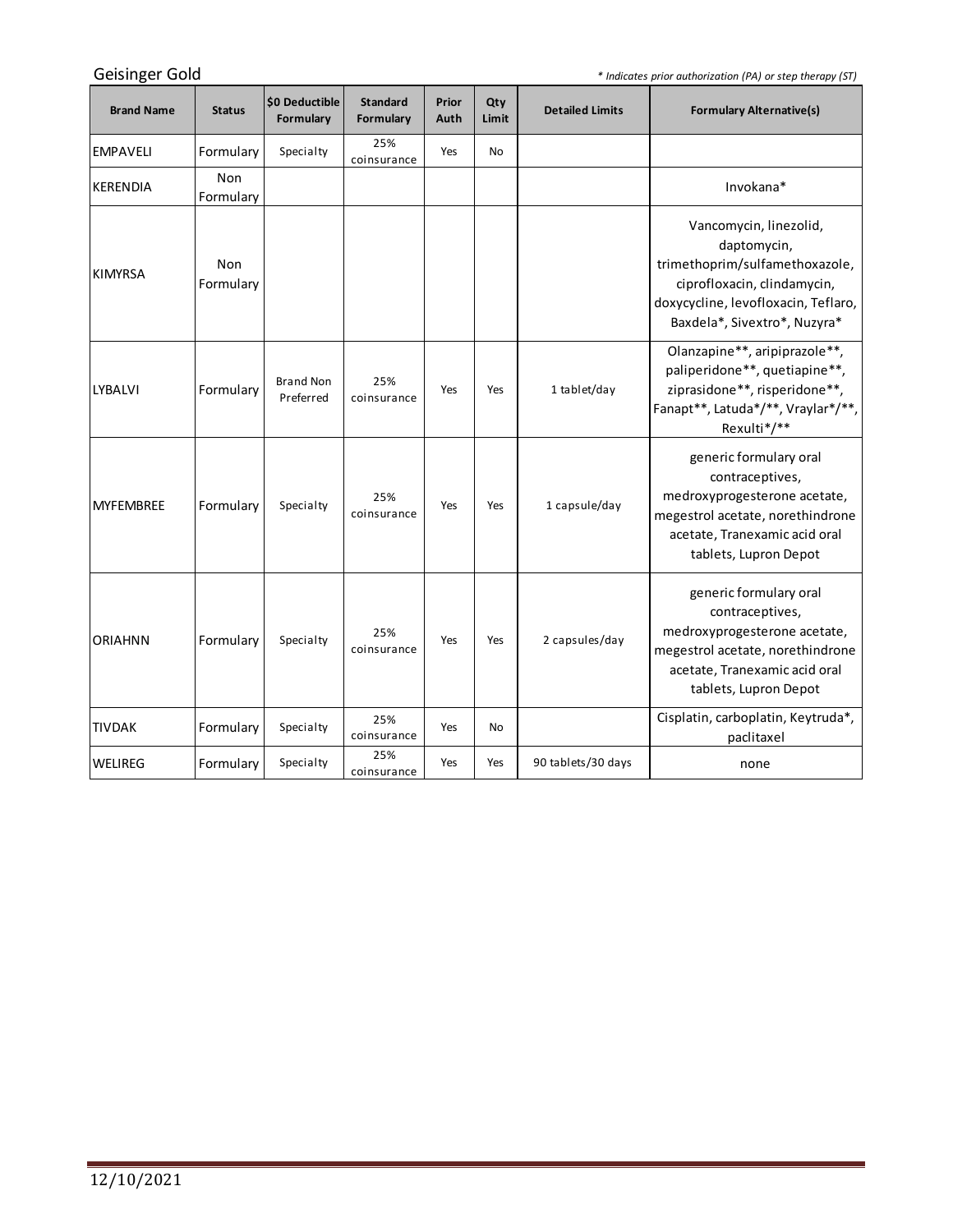Marketplace *\* Indicates prior authorization (PA) or step therapy (ST)*

÷.

| <b>Brand Name</b> | <b>Status</b>    | <b>Tier</b>                | <b>Prior Auth</b> | Qty<br>Limit | <b>Detailed Limits</b>                                                                                                                                                               | <b>Formulary Alternatives</b>                                                                                                                                                                                                                                                                                                                                                                                      |
|-------------------|------------------|----------------------------|-------------------|--------------|--------------------------------------------------------------------------------------------------------------------------------------------------------------------------------------|--------------------------------------------------------------------------------------------------------------------------------------------------------------------------------------------------------------------------------------------------------------------------------------------------------------------------------------------------------------------------------------------------------------------|
| <b>COSENTYX</b>   | Formulary        | 5                          | Yes               | Yes          | Plaque Psoriasis: 75 mg: 1 mL<br>per 28 days<br>150 mg: 2 mL per 56 days<br>300 mg: 2 mL per 28 days                                                                                 | Plaque Psoriasis: cyclosporine,<br>methotrexate, alclometasone<br>dipropionate 0.5% cream and ointment,<br>hydrocortisone 2.5% cream, ointment,<br>and lotion, betamethasone valerate<br>cream, triamcinolone 0.1% cream,<br>ointment and lotion, clobetasol 0.05%<br>cream                                                                                                                                        |
| <b>DUPIXENT</b>   | Formulary        | 5                          | Yes               | Yes          | 300 mg/2 mL: 8 mL per 28 days<br>200 mg/1.14 mL: 4.56 mL per 28<br>days<br>100mg/0.067 mL: 1.34 mL per 28<br>days                                                                    | Atopic Dermatitis: azathiprine,<br>cyclosporine, methotrexate,<br>mycophenolate, topical corticosteroids<br>Asthma: Arnuity Ellipta, Asmanex,<br>Flovent, Pulmicort Flexhaler, QVAR<br>RediHaler, fluticasone/salmeterol, Breo<br>Ellipta, Dulera, prednisone,<br>dexamethasone                                                                                                                                    |
| <b>EMPAVELI</b>   | Formulary        | 5                          | Yes               | No           |                                                                                                                                                                                      | none                                                                                                                                                                                                                                                                                                                                                                                                               |
| <b>EPCLUSA</b>    | Non<br>Formulary | Non<br>Formulary           | Yes               | Yes          | Tablets: 1 tablet per day, 28 day<br>supply per fill<br>Packets: 150/25.5 mg: 1 packet<br>per day, 28 day supply per fill<br>200/50 mg: 2 packets per day,<br>28 day supply per fill | Mavyret, ledipasvir-sofosbuvir<br>400/90mg* tablets                                                                                                                                                                                                                                                                                                                                                                |
| <b>INPEN</b>      | Non<br>Formulary | Non<br>Formulary           | Yes               | Yes          | 1 pen per 365 days                                                                                                                                                                   | none                                                                                                                                                                                                                                                                                                                                                                                                               |
| <b>KERENDIA</b>   | Non              | Non<br>Formulary Formulary | Yes               | Yes          | 1 tablet per day                                                                                                                                                                     | Invokana*                                                                                                                                                                                                                                                                                                                                                                                                          |
| LYBALVI           | Non<br>Formulary | Non<br>Formulary           | Yes               | Yes          | 1 tablet per day                                                                                                                                                                     | aripiprazole, olanzapine, paliperidone*,<br>quetiapine, risperidone, ziprasidone,<br>Caplyta*, Fanapt*, Latuda*, Vraylar*                                                                                                                                                                                                                                                                                          |
| <b>MAVYRET</b>    | Formulary        | 5                          | Yes               | Yes          | Tablets: 3 tablets per day, 28<br>day supply per fill<br>Packets: 6 packets per day, 28<br>day suppy per fill                                                                        | none                                                                                                                                                                                                                                                                                                                                                                                                               |
| <b>MYFEMBREE</b>  | Formulary        | 5                          | Yes               | Yes          | 28 capsules per 28 days                                                                                                                                                              | Oriahnn*                                                                                                                                                                                                                                                                                                                                                                                                           |
| NURTEC ODT        | Formulary        | 3                          | Yes               | Yes          | 18 tablets per 30 days                                                                                                                                                               | Acute Migraine: dihydroergotamine<br>nasal spray, diclofenac, ibuprofen,<br>naproxen, butorphanol nasal spray,<br>almotriptan*^, eletriptan*^,<br>frovatriptan*^, naratriptan^,<br>rizatriptan^, sumatriptan^,<br>zolmitriptan^, sumatriptan/naproxen*^<br>Migraine Prevention: metoprolol,<br>propranolol, timolol, atenolol, nadolol,<br>topiramate, divalproex, sodium<br>valproate, amitriptyline, venlafaxine |